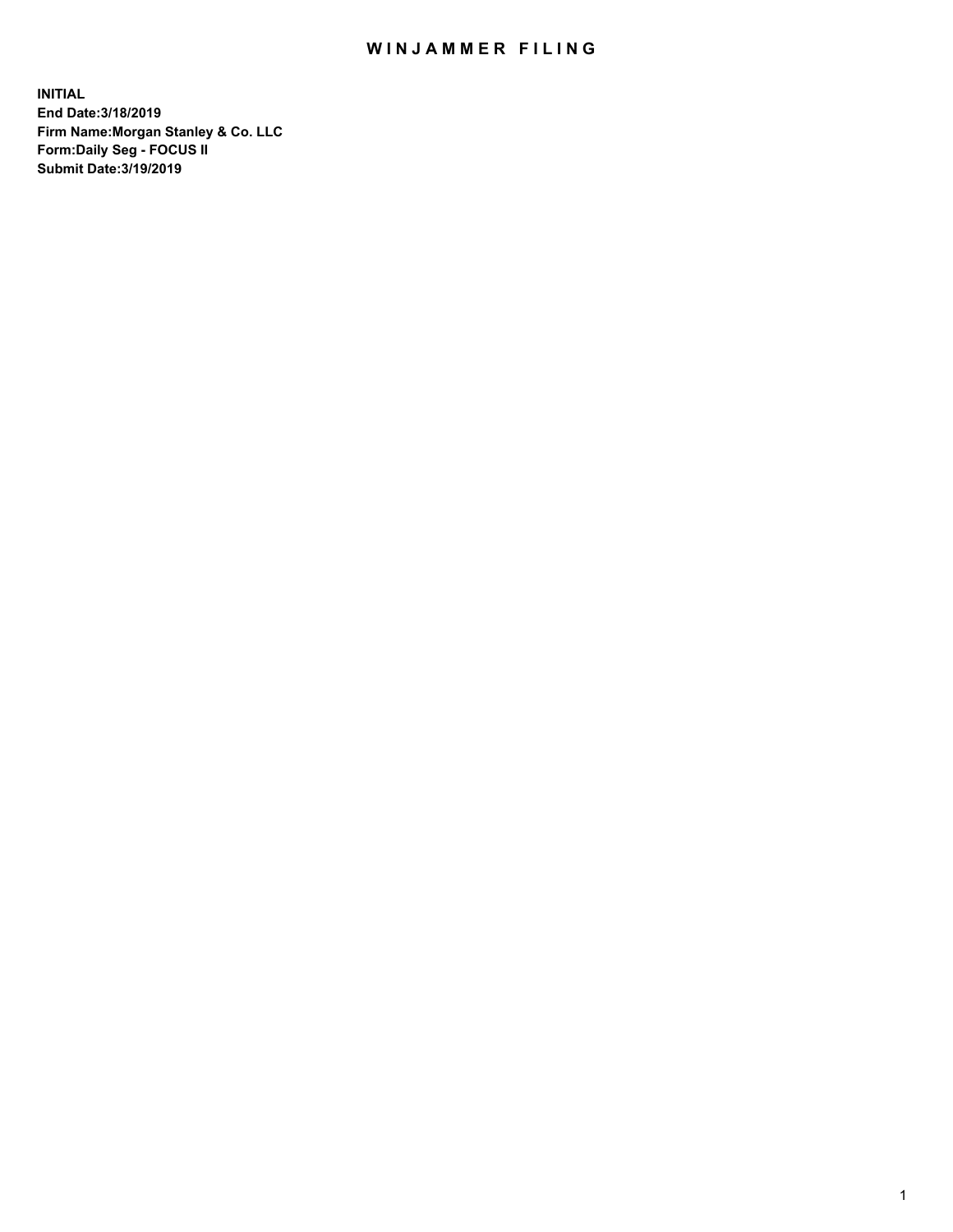**INITIAL End Date:3/18/2019 Firm Name:Morgan Stanley & Co. LLC Form:Daily Seg - FOCUS II Submit Date:3/19/2019 Daily Segregation - Cover Page**

| Name of Company                                                                                                                                                                                                                                                                                                                                                                                          | Morgan Stanley & Co. LLC                                                |
|----------------------------------------------------------------------------------------------------------------------------------------------------------------------------------------------------------------------------------------------------------------------------------------------------------------------------------------------------------------------------------------------------------|-------------------------------------------------------------------------|
| <b>Contact Name</b>                                                                                                                                                                                                                                                                                                                                                                                      | <b>Ikram Shah</b>                                                       |
| <b>Contact Phone Number</b>                                                                                                                                                                                                                                                                                                                                                                              | 212-276-0963                                                            |
| <b>Contact Email Address</b>                                                                                                                                                                                                                                                                                                                                                                             | Ikram.shah@morganstanley.com                                            |
| FCM's Customer Segregated Funds Residual Interest Target (choose one):<br>a. Minimum dollar amount: ; or<br>b. Minimum percentage of customer segregated funds required:% ; or<br>c. Dollar amount range between: and; or<br>d. Percentage range of customer segregated funds required between: % and %.                                                                                                 | 235,000,000<br><u>0</u><br><u>00</u>                                    |
| FCM's Customer Secured Amount Funds Residual Interest Target (choose one):<br>a. Minimum dollar amount: ; or<br>b. Minimum percentage of customer secured funds required:%; or<br>c. Dollar amount range between: and; or                                                                                                                                                                                | 0 <sup>0</sup><br>140,000,000<br><u>0</u><br>0 <sub>0</sub>             |
| d. Percentage range of customer secured funds required between:% and%.<br>FCM's Cleared Swaps Customer Collateral Residual Interest Target (choose one):<br>a. Minimum dollar amount: ; or<br>b. Minimum percentage of cleared swaps customer collateral required:% ; or<br>c. Dollar amount range between: and; or<br>d. Percentage range of cleared swaps customer collateral required between:% and%. | 0 <sub>0</sub><br>92,000,000<br><u>0</u><br><u>00</u><br>0 <sup>0</sup> |

Attach supporting documents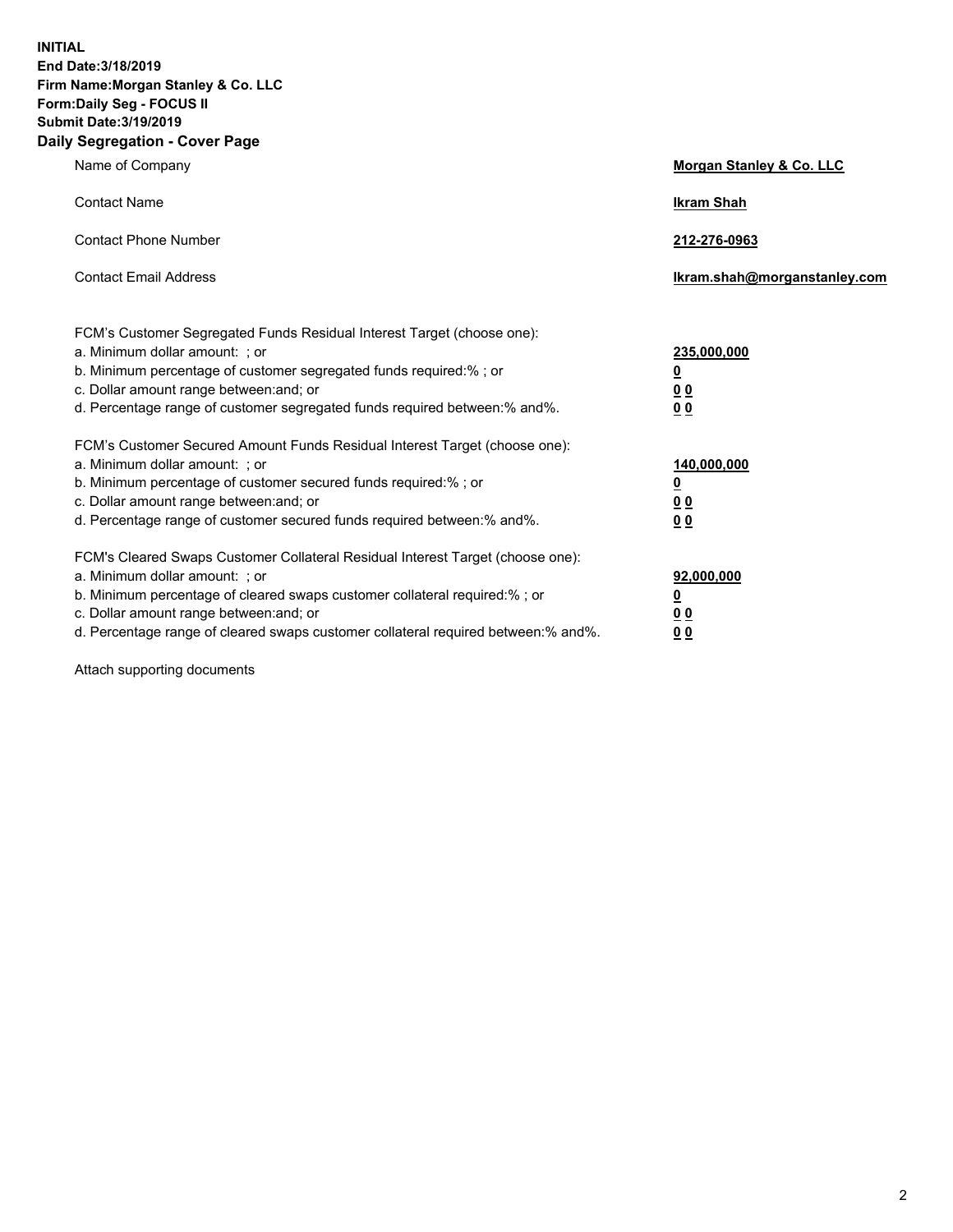## **INITIAL End Date:3/18/2019 Firm Name:Morgan Stanley & Co. LLC Form:Daily Seg - FOCUS II Submit Date:3/19/2019 Daily Segregation - Secured Amounts**

|          | Foreign Futures and Foreign Options Secured Amounts                                                       |                          |
|----------|-----------------------------------------------------------------------------------------------------------|--------------------------|
|          | Amount required to be set aside pursuant to law, rule or regulation of a foreign                          | $0$ [7305]               |
|          | government or a rule of a self-regulatory organization authorized thereunder                              |                          |
| 1.       | Net ledger balance - Foreign Futures and Foreign Option Trading - All Customers                           |                          |
|          | A. Cash                                                                                                   | 3,154,91                 |
|          | B. Securities (at market)                                                                                 | 2,094,77                 |
| 2.<br>3. | Net unrealized profit (loss) in open futures contracts traded on a foreign board of trade                 | 211,692                  |
|          | Exchange traded options<br>a. Market value of open option contracts purchased on a foreign board of trade |                          |
|          | b. Market value of open contracts granted (sold) on a foreign board of trade                              | 7,366,76<br>$-9,762,9$   |
| 4.       | Net equity (deficit) (add lines 1.2. and 3.)                                                              | 5,458,98                 |
| 5.       | Account liquidating to a deficit and account with a debit balances - gross amount                         | 17,337,4                 |
|          | Less: amount offset by customer owned securities                                                          | $-16,497,$               |
| 6.       | Amount required to be set aside as the secured amount - Net Liquidating Equity                            | 5,459,82                 |
|          | Method (add lines 4 and 5)                                                                                |                          |
| 7.       | Greater of amount required to be set aside pursuant to foreign jurisdiction (above) or line               | 5,459,82                 |
|          | 6.                                                                                                        |                          |
|          | FUNDS DEPOSITED IN SEPARATE REGULATION 30.7 ACCOUNTS                                                      |                          |
| 1.       | Cash in banks                                                                                             |                          |
|          | A. Banks located in the United States                                                                     | 406,148                  |
|          | B. Other banks qualified under Regulation 30.7                                                            | 974,628                  |
|          |                                                                                                           | $[7530]$                 |
| 2.       | Securities                                                                                                |                          |
|          | A. In safekeeping with banks located in the United States                                                 | 109,474                  |
|          | B. In safekeeping with other banks qualified under Regulation 30.7                                        | $0$ [7560]               |
| 3.       | Equities with registered futures commission merchants                                                     |                          |
|          | A. Cash                                                                                                   | 7,300,58                 |
|          | <b>B.</b> Securities                                                                                      | $0$ [7590]               |
|          | C. Unrealized gain (loss) on open futures contracts                                                       | 342,295                  |
|          | D. Value of long option contracts                                                                         | $0$ [7610]               |
|          | E. Value of short option contracts                                                                        | $0$ [7615]               |
| 4.       | Amounts held by clearing organizations of foreign boards of trade<br>A. Cash                              |                          |
|          | <b>B.</b> Securities                                                                                      | $0$ [7640]               |
|          | C. Amount due to (from) clearing organization - daily variation                                           | $0$ [7650]<br>$0$ [7660] |
|          | D. Value of long option contracts                                                                         | $0$ [7670]               |
|          | E. Value of short option contracts                                                                        | $0$ [7675]               |
| 5.       | Amounts held by members of foreign boards of trade                                                        |                          |
|          | A. Cash                                                                                                   | 1,960,11                 |
|          | <b>B.</b> Securities                                                                                      | 1,985,30                 |
|          | C. Unrealized gain (loss) on open futures contracts                                                       | 211,350                  |
|          | D. Value of long option contracts                                                                         | 7,366,76                 |
|          | E. Value of short option contracts                                                                        | $-9,762,9$               |
|          |                                                                                                           | [7740]                   |
| 6.       | Amounts with other depositories designated by a foreign board of trade                                    | $0$ [7760]               |
| 7.       | Segregated funds on hand                                                                                  | $0$ [7765]               |
| 8.       | Total funds in separate section 30.7 accounts                                                             | 5,652,26                 |
| 9.       | Excess (deficiency) Set Aside for Secured Amount (subtract line 7 Secured Statement                       | 192,432                  |
|          | Page 1 from Line 8)                                                                                       |                          |

- 10. Management Target Amount for Excess funds in separate section 30.7 accounts **140,000,000** [7780]
- 11. Excess (deficiency) funds in separate 30.7 accounts over (under) Management Target **52,432,920** [7785]

 A. Cash **3,154,915,230** [7315] B. Securities (at market) **2,094,777,070** [7317] 211,692,335 [7325]

**7,366,763** [7335] **-9,762,967** [7337] 5,458,988,431 [7345] 5. Account liquidating to a deficit and account with a debit balances - gross amount **17,337,400** [7351] Less: amount offset by customer owned securities **-16,497,713** [7352] **839,687** [7354] **5,459,828,118** [7355]

## **5,459,828,118** [7360]

A06,148,264 [7500] B. Other banks qualified under Regulation 30.7 **974,628,107** [7520] **1,380,776,371** [7530]

 A. In safekeeping with banks located in the United States **109,474,357** [7540] **0** [7560] **109,474,357** [7570]

 A. Cash **7,300,580** [7580] C. Unrealized gain (loss) on open futures contracts **342,295** [7600] E. Value of short option contracts **0** [7615] **7,642,875** [7620]

E. Value of short option contracts **0** [7675] **0** [7680]

 A. Cash **1,960,110,886** [7700] B. Securities **1,985,302,712** [7710] C. Unrealized gain (loss) on open futures contracts **211,350,041** [7720] D. Value of long option contracts **7,366,763** [7730] E. Value of short option contracts **-9,762,967** [7735] **4,154,367,435** [7740]  $5,652,261,038$  [7770] **192,432,920** [7380]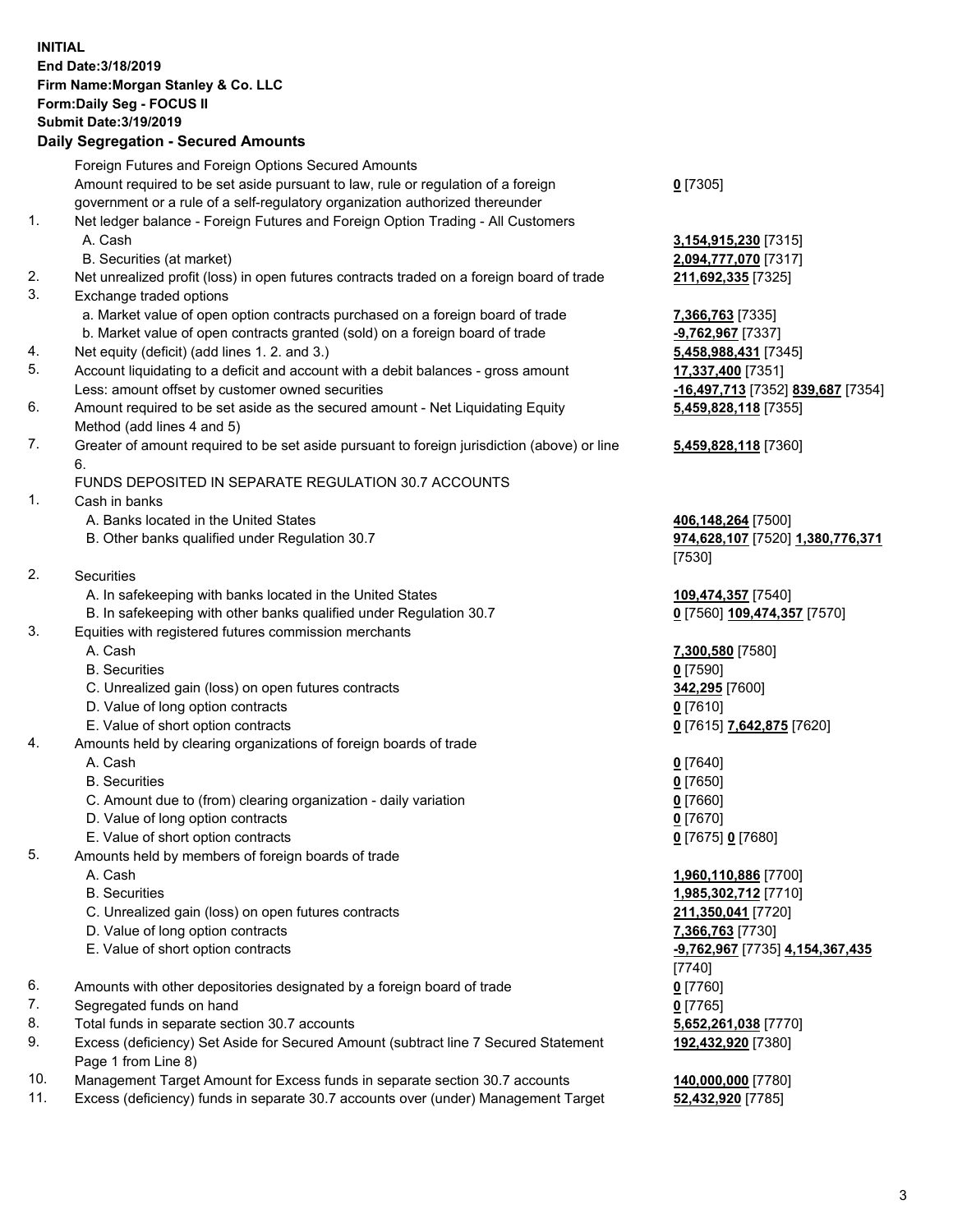**INITIAL End Date:3/18/2019 Firm Name:Morgan Stanley & Co. LLC Form:Daily Seg - FOCUS II Submit Date:3/19/2019 Daily Segregation - Segregation Statement** SEGREGATION REQUIREMENTS(Section 4d(2) of the CEAct) 1. Net ledger balance A. Cash **9,193,452,939** [7010] B. Securities (at market) **6,447,875,293** [7020] 2. Net unrealized profit (loss) in open futures contracts traded on a contract market **1,443,065,179** [7030] 3. Exchange traded options A. Add market value of open option contracts purchased on a contract market **236,963,119** [7032] B. Deduct market value of open option contracts granted (sold) on a contract market **-207,786,097** [7033] 4. Net equity (deficit) (add lines 1, 2 and 3) **17,113,570,433** [7040] 5. Accounts liquidating to a deficit and accounts with debit balances - gross amount **166,249,661** [7045] Less: amount offset by customer securities **-165,512,425** [7047] **737,236** [7050] 6. Amount required to be segregated (add lines 4 and 5) **17,114,307,669** [7060] FUNDS IN SEGREGATED ACCOUNTS 7. Deposited in segregated funds bank accounts A. Cash **4,684,270,095** [7070] B. Securities representing investments of customers' funds (at market) **0** [7080] C. Securities held for particular customers or option customers in lieu of cash (at market) **546,033,827** [7090] 8. Margins on deposit with derivatives clearing organizations of contract markets A. Cash **6,151,509,177** [7100] B. Securities representing investments of customers' funds (at market) **0** [7110] C. Securities held for particular customers or option customers in lieu of cash (at market) **5,901,841,466** [7120] 9. Net settlement from (to) derivatives clearing organizations of contract markets **77,049,391** [7130] 10. Exchange traded options A. Value of open long option contracts **236,963,119** [7132] B. Value of open short option contracts **-207,786,097** [7133] 11. Net equities with other FCMs A. Net liquidating equity **10,563,140** [7140] B. Securities representing investments of customers' funds (at market) **0** [7160] C. Securities held for particular customers or option customers in lieu of cash (at market) **0** [7170] 12. Segregated funds on hand **0** [7150] 13. Total amount in segregation (add lines 7 through 12) **17,400,444,118** [7180] 14. Excess (deficiency) funds in segregation (subtract line 6 from line 13) **286,136,449** [7190] 15. Management Target Amount for Excess funds in segregation **235,000,000** [7194] 16. Excess (deficiency) funds in segregation over (under) Management Target Amount **51,136,449** [7198]

Excess